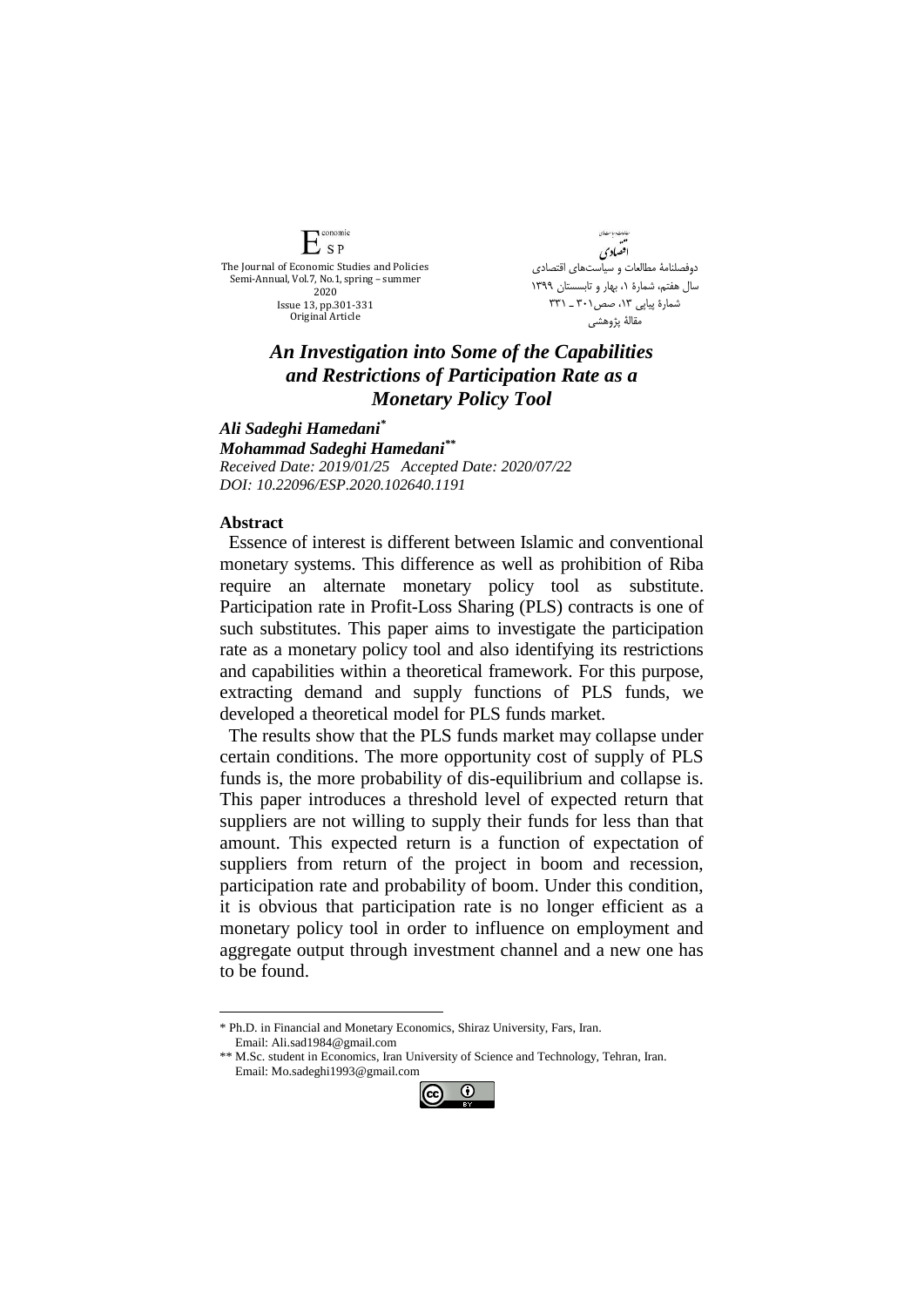Furthermore, the results indicate that the participation rate has an opposite impact on both expected inflation and inflation and if considered as an endogenous variable, it shows a stationary behavior which leads Islamic financial system to be more stable. The monetary policy maker should be aware that participation rate is not always efficient and its efficiency depends on variables and parameters like rate of return in boom and recession, participation rate and expected return

**Keywords:** Participation rate, Monetary policy, Interest, Islamic economy, Participation facilities.

**JEL classification:** E41, E52, E59, P49.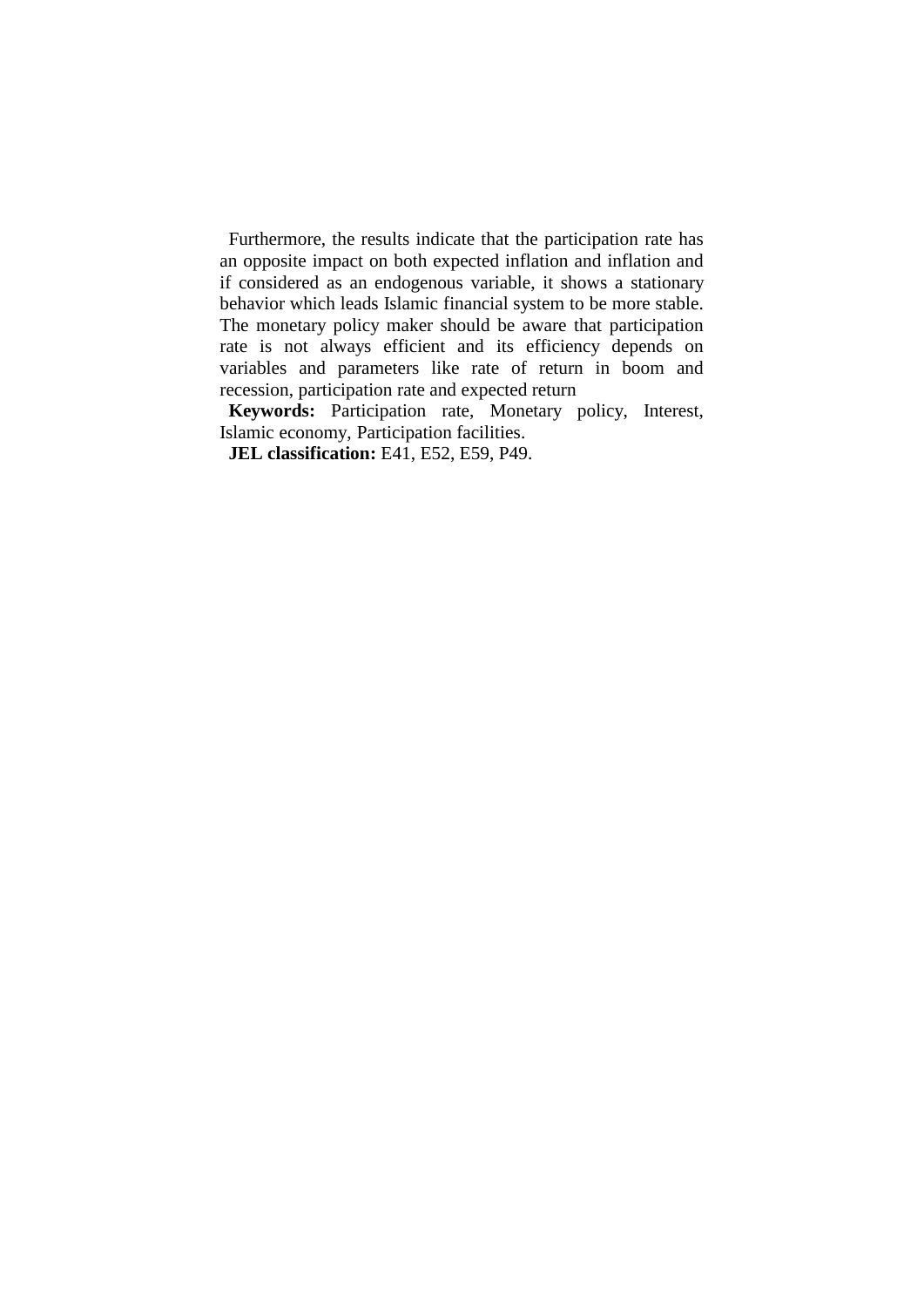## **Bibliography**

- Anwar, M (1987). *Modelling interest-free economy: a study in macroeconomics and development*, Virginia (USA): International Institute of Islamic Thought (IIIT).
- Askari, H. & Krichene, N (2014). "Islamic finance: an alternative financial system for stability, equity, and growth", *PSL Quarterly Review*, Vol. 268, No. 67, pp. 9-54.
- Askari, H.; Krichene, N. & Mirakhor, A (2014). "On the stability of an Islamic financial system", *PSL Quaterly Review*, Vol. 269, No. 67, pp. 131-167.
- Cevik, S. & Charap, J (2015). "The behavior of conventional and Islamic bank deposit returns in Malaysia and Turkey", *International Journal of Economics and Financial Issues,* Vol. 1, No. 5, pp. 111-124.
- Chapra, D. M. U (1983). *Monetary policy in an Islamic economy*, Money and Banking in Islam, International Centre for Research in Islamic Economics, Jeddah: King Abdul Aziz University.
- Chapra, M. U (1992). *Islam and the economic challenge*, Virginia (USA): International Institute of Islamic Thought (IIIT).
- Chapra, M. U (1996). *What is Islamic economics?*, Saudi Arabia: Islamic Development Bank, Islamic Research and Training Institute.
- Darrat, A. F (1988). "The Islamic interest-free banking system: some empirical evidence", *Applied Economics*, Vol. 3, No. 20, pp. 417-425.
- Eyvazloo, Hossein (2008). "Principles of Islamic Economics monetary system", *Islamic Economics*, Vol. 8, No. 29, pp. 35-62.
- Fardmanesh, M. & Siddiqui, S. A (1994). "Financial Instability and the Share Economy", *Eastern Economic Journal*, Vol. 20, No. 1, pp. 75-84.
- Hasan, Z (1991). *Comments on Mohsin S. Khan and Abbas Mirakhor, The Financial System and Monetary Policy in an Islamic Economy*, JKAU: Islamic Economics, Vol. 3, pp. 83-91.
- Iqbal, M., & Khan, M. F (1981). *A survey of issues and a programme for research in monetary and fiscal economics of Islam*, International Centre for Research in Islamic Economics: King Abdul Aziz University.
- Khan, M. S (1986). "Islamic interest-free banking: a theoretical analysis", *Staff Papers*, Vol. 1, No. 33, pp. 1-27.
- Khan, M.S. & Mirakhor, A (1986). "The framework and practice of Islamic banking", *Finance and development*, Vol. 23, No. 3, pp. 32-47.
- Kia, A. & Darrat, A. F (2007). "Modeling money demand under the profit-sharing banking scheme: Some evidence on policy invariance and long-run stability", *Global Finance Journal*, Vol. 1, No. 18, pp. 104-123.
- Mirakhor, A (1993). "Equilibrium in a Non-Interest Open Economy", *Islamic Economics*, Vol. 1, No. 5*.*
- Mirakhor, A. & Zaidi, I (1987). *Stabilisation and Growth in an Open Economy*, Washington, DC: IMF.
- Nili, Masoud (2005). "A comparative study of interest-free banking operations with the functions of modern economics", *Proceedings of the 15th Islamic Banking Conference*, pp. 209-234.
- Sadeghi Hamedani, A.; Eslamloueyan, K.; Yavari, K. & Rostamzadeh, P. (2019). "The comparison of entrepreneur wealth dynamics in a profit loss sharing system with an interest-based economy", *Islamic Economics*, Vol. 19, No. 75, pp. 169-203.
- Sadeghi Hamedani, Ali (2018). "A study of a quarter of a century of the country's monetary system", *Kimiyaye Vatan Daily*, Vol. 4, No. 651, pp. 3-4.
- Sargent, Thomas (1979). *Macroeconomic Theory*, New York: Academic Press.
- Uddin, Md Akther (2016). *Reemergence of Islamic Monetary Economics: A Review of Theory and Practice*, University Library of Munich, Germany: MPRA Paper 72081.
- Weitzman, M. L (1983). "Some macroeconomic implications of alternative